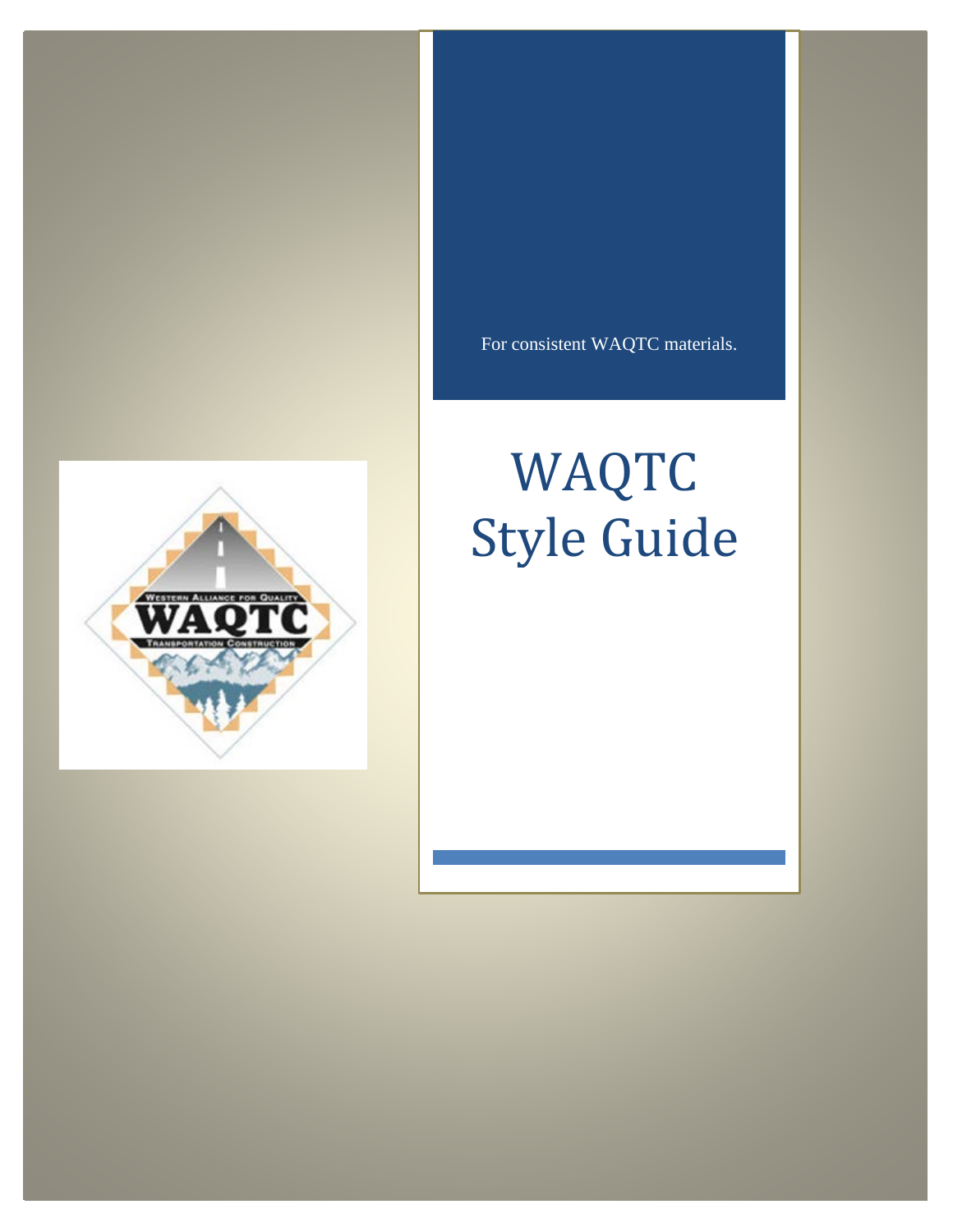## **PREFACE**

<span id="page-1-0"></span>This guide was developed for WAQTC to promote consistency throughout the training materials. WAQTC is an alliance supported by the western state Transportation Departments, along with the Federal Highway Administration (FHWA) and the Western Federal Lands Highway Division (WFLHD) of FHWA. WAQTC's charter includes the following mission.

## <span id="page-1-1"></span>**MISSION**

Provide continuously improving quality in transportation construction.

Through our partnership, we will:

- Promote an atmosphere of trust, cooperation, and communication between government agencies and with the private sector.
- Assure personnel are qualified.
- Respond to the requirements of identified needs and new technologies that impact the products that we provide.

# <span id="page-1-2"></span>**BACKGROUND**

There are two significant driving forces behind the development of the WAQTC qualification program. One, there is a trend to the use of quality control/quality assurance (QC/QA) specifications. QC/QA specifications include qualification requirements for a contractor's QC personnel and will be requiring WAQTC qualified technicians. Two, Federal regulation on materials sampling and testing (23 CFR 637, Quality Assurance Procedures for Construction, published in June 1995) mandates that by June 29, 2000 all testing technicians whose results are used as part of the acceptance decision shall be qualified. In addition, the regulation allows the use of contractor test results to be used as part of the acceptance decision.

# <span id="page-1-3"></span>**OBJECTIVES**

WAQTC's objectives for its Transportation Technician Qualification Program include the following:

- To provide highly skilled, knowledgeable materials sampling and testing technicians.
- To promote uniformity and consistency in testing.
- To provide reciprocity for qualified testing technicians between states.
- To create a harmonious working atmosphere between public and private employees based upon trust, open communication, and equality of qualifications.

Training and qualification of transportation technicians is required for several reasons. It will increase the knowledge of laboratory, production, and field technicians — both industry and agency personnel — and increase the number of available, qualified testers. It will reduce problems associated with test result differences. Regional qualification eliminates the issue of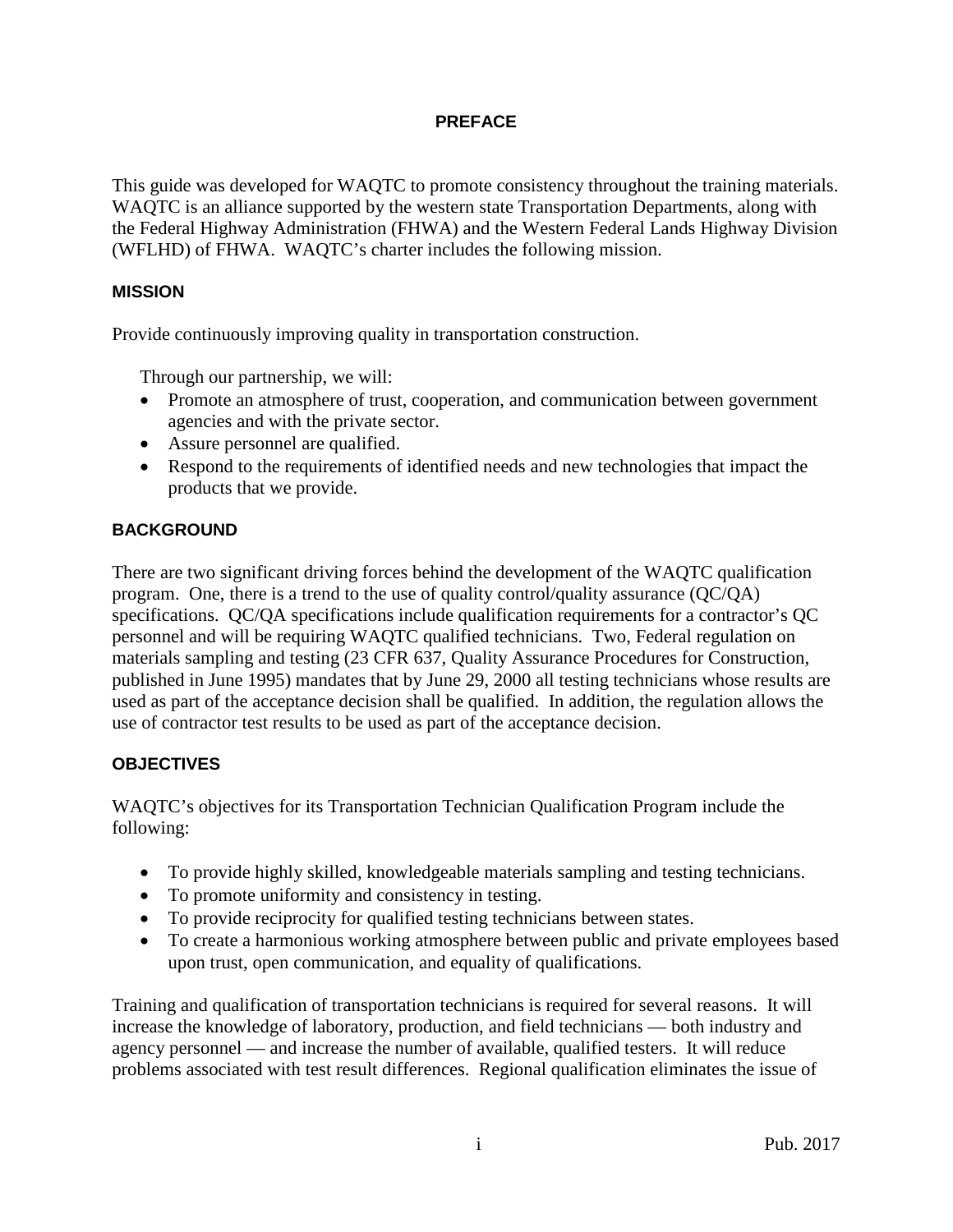reciprocity between states and allows qualified QC technicians to cross state lines without having the concern or need to be requalified by a different program.

The WAQTC Executive Board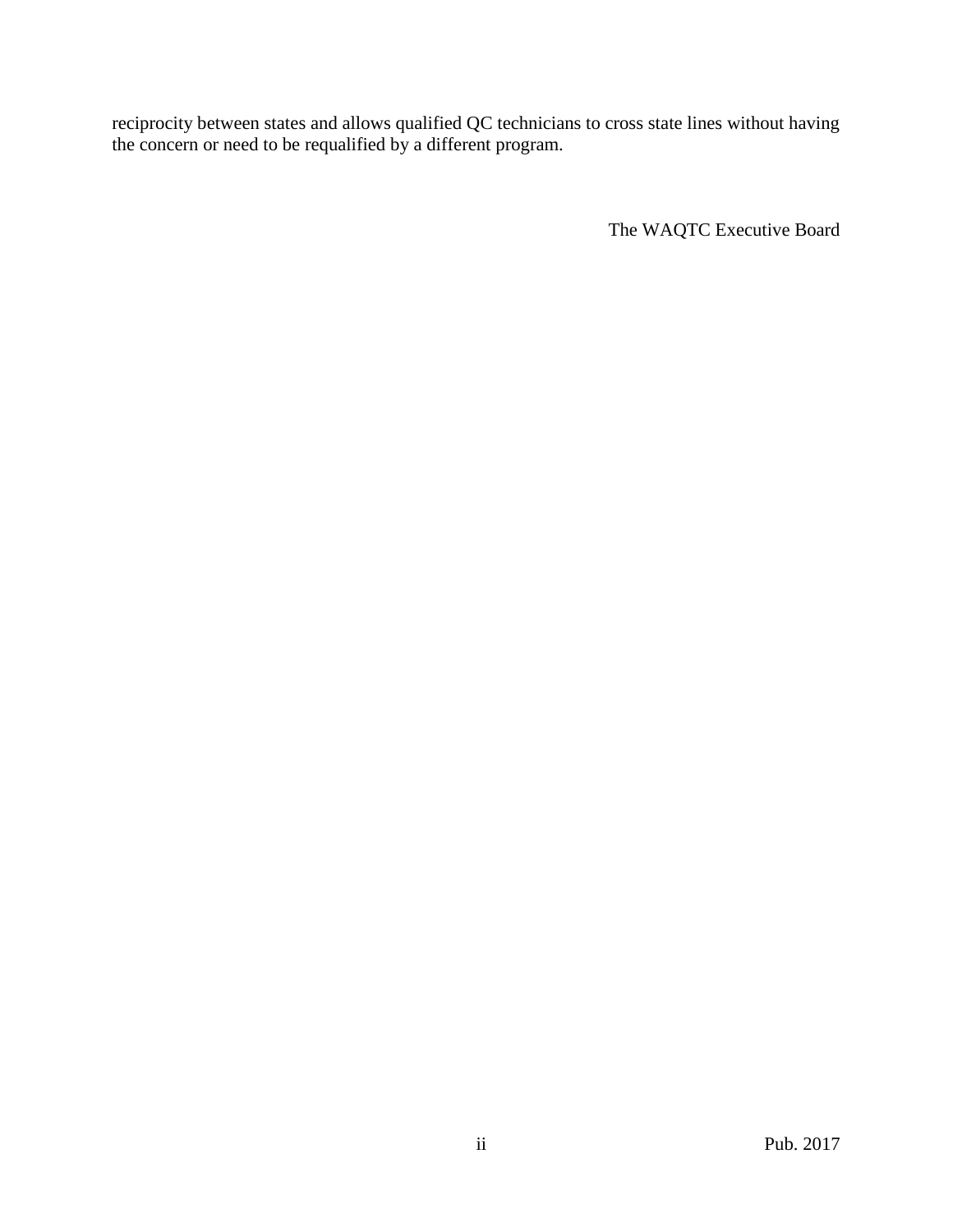# <span id="page-3-0"></span>**TABLE OF CONTENTS**

| PART 1: DESIGN PREFERENCES FOR WAQTC TRAINING MATERIAL 1 |  |
|----------------------------------------------------------|--|
|                                                          |  |
|                                                          |  |
|                                                          |  |
|                                                          |  |
|                                                          |  |
|                                                          |  |
|                                                          |  |
|                                                          |  |
|                                                          |  |
|                                                          |  |
|                                                          |  |
|                                                          |  |
|                                                          |  |
|                                                          |  |
|                                                          |  |
|                                                          |  |
|                                                          |  |
|                                                          |  |
|                                                          |  |
|                                                          |  |
|                                                          |  |
|                                                          |  |
|                                                          |  |
|                                                          |  |
|                                                          |  |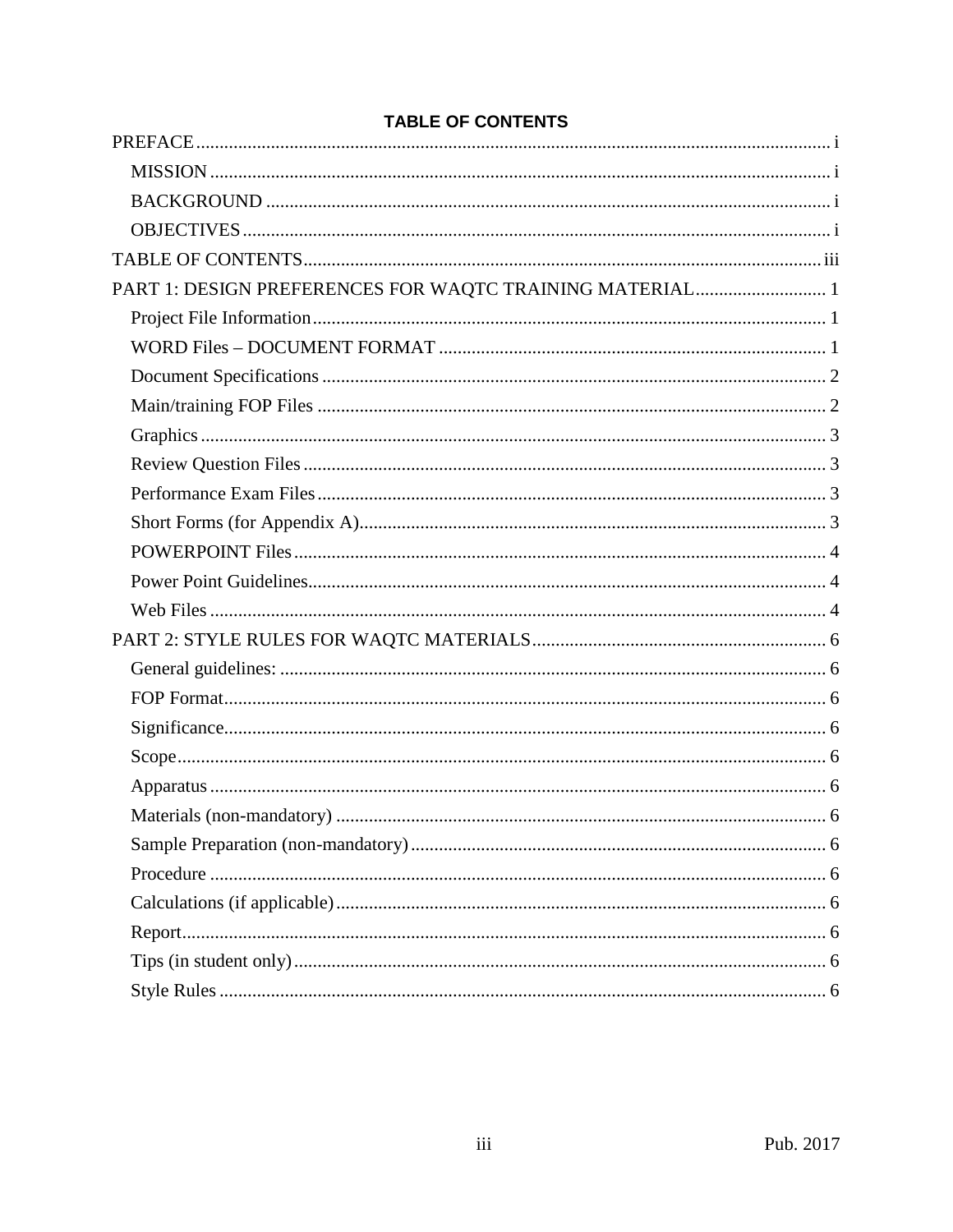## **PART 1: DESIGN PREFERENCES FOR WAQTC TRAINING MATERIAL**

# <span id="page-4-1"></span><span id="page-4-0"></span>**Project File Information**

The WAQTC project files are divided into three main parts:

Word files for the manuals PowerPoint files Exam files

Files in these subdirectories are further divided by modules.

Video clips for the PowerPoint files are located in **PowerPoint files**.

#### <span id="page-4-2"></span>**WORD Files – DOCUMENT FORMAT**

Each module has subdirectories, numbered in the order they appear in the Full Participant Workbook.

| General  | Contains files common to all modules.                                                                                  |
|----------|------------------------------------------------------------------------------------------------------------------------|
| Appendix | Contains cover page for Appendix A and necessary referenced short<br>forms.                                            |
| Front    | Contains all "front" material for the manuals specific to the module<br>(items not related to a specific test method). |
|          | Individual Field Operating Procedures (FOP)                                                                            |
|          | Contains all files related to each individual test method as explained                                                 |
|          | below.                                                                                                                 |
|          | Errata (in individual FOPs)                                                                                            |
|          | Contains revisions made to the last approved version of the file.                                                      |

All document names begin with the number of the order in which it appears in the Full Participant Workbook, followed by the document identification, and the year it was last revised.

The directories for each FOP contain at least four files. For example, the folder for T 152 in the Concrete module (20xx Training Materials\word documents\Concrete\06\_152\_Air Content) contains:

| 28 T152 xx.docx                                             | Manual version of the FOP                   |
|-------------------------------------------------------------|---------------------------------------------|
| $29$ <sub>T</sub> $152$ <sub>rev</sub> $xx.docx$            | Review questions                            |
| $30$ <sub>T</sub> $152$ <sub>pr.docx</sub>                  | Performance exam                            |
| $40$ <sub>T</sub> $152$ <sub>short</sub> <sub>13.docx</sub> | Short version of $FOP$ – part of Appendix A |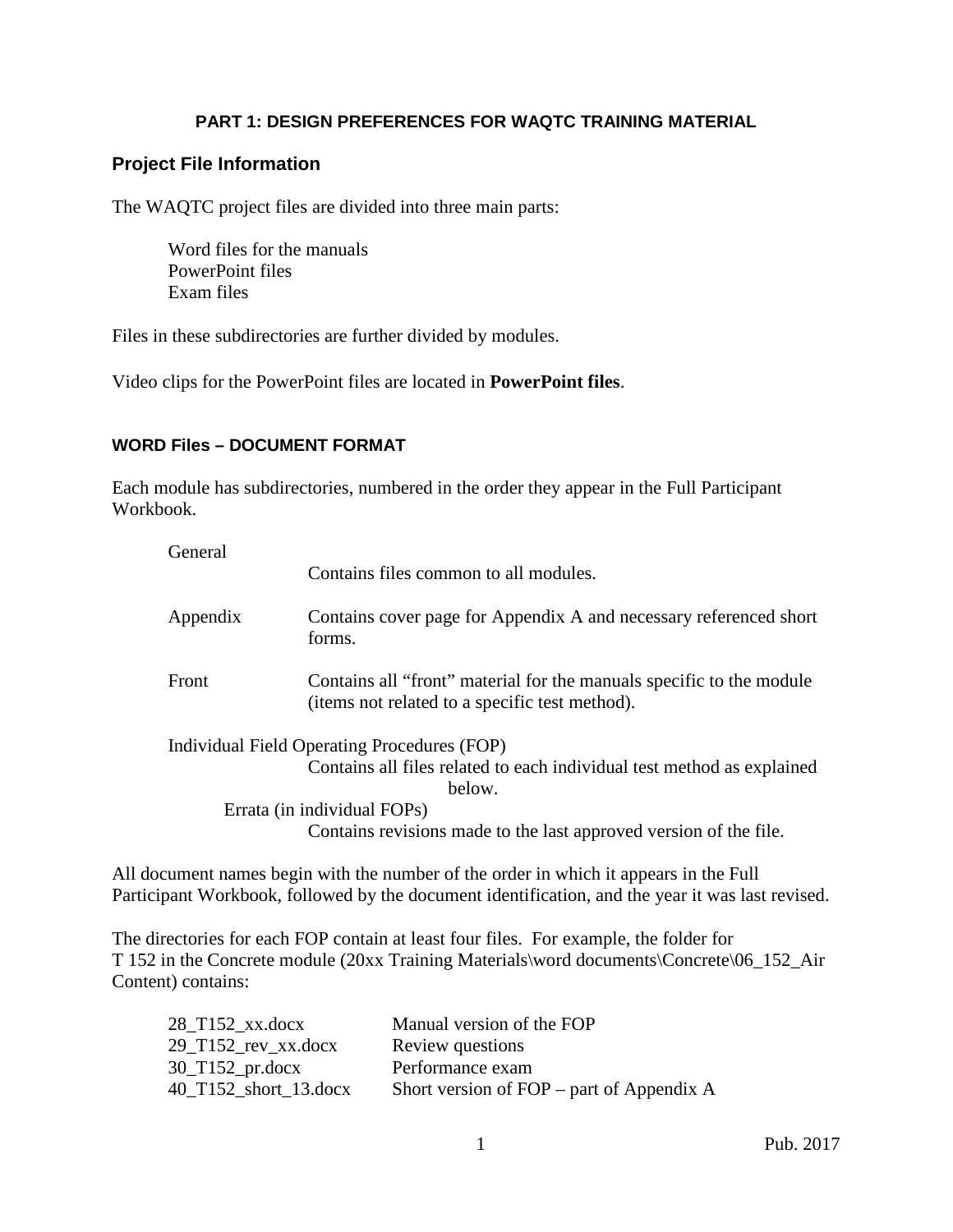Each exam file section contains all exams plus errata.

All errata are indicated by 'errata' at the end of the file name and located in a separate errata folder under the section.

# <span id="page-5-0"></span>**Document Specifications**

For ALL Word files:

File/Page Setup = "Mirror Margins" is checked and margins are set as follows:  $Top = 1$  $Bottom = 1$ Inside  $= 1.5$ Outside  $= 0.75$ Header  $= 0.5$ Footer  $= 0.5$ 

All files must be an even number of pages. If a document does not end on an even page, a blank page must be added to the end of the file. Each new document should begin on a right-hand page (double-sided hard copies).

Headers on all pages:

Times New Roman 11 point font, all caps

Left [Module Name] (e.g., AGGREGATE) Center WAQTC Right[Test Method (revisions date)] (e.g., FOP AASHTO T 176 (15))

Footers on all pages:

Times New Roman 11 point font, initial caps

Left [file name] (e.g., 15\_T 176\_15) Center [Module Name] – [Page Number] (e.g., Aggregate-93) Right [Pub. Date] (e.g., Pub. October 2015) (except General files)

## <span id="page-5-1"></span>**Main/training FOP Files**

Column format is actually created by a 4-column table with the following widths:

| Column $1 = 2.25$ " | Column $3 = 0.25$ " |
|---------------------|---------------------|
| Column $2 = 0.25$ " | Column $4 = 3.44$ " |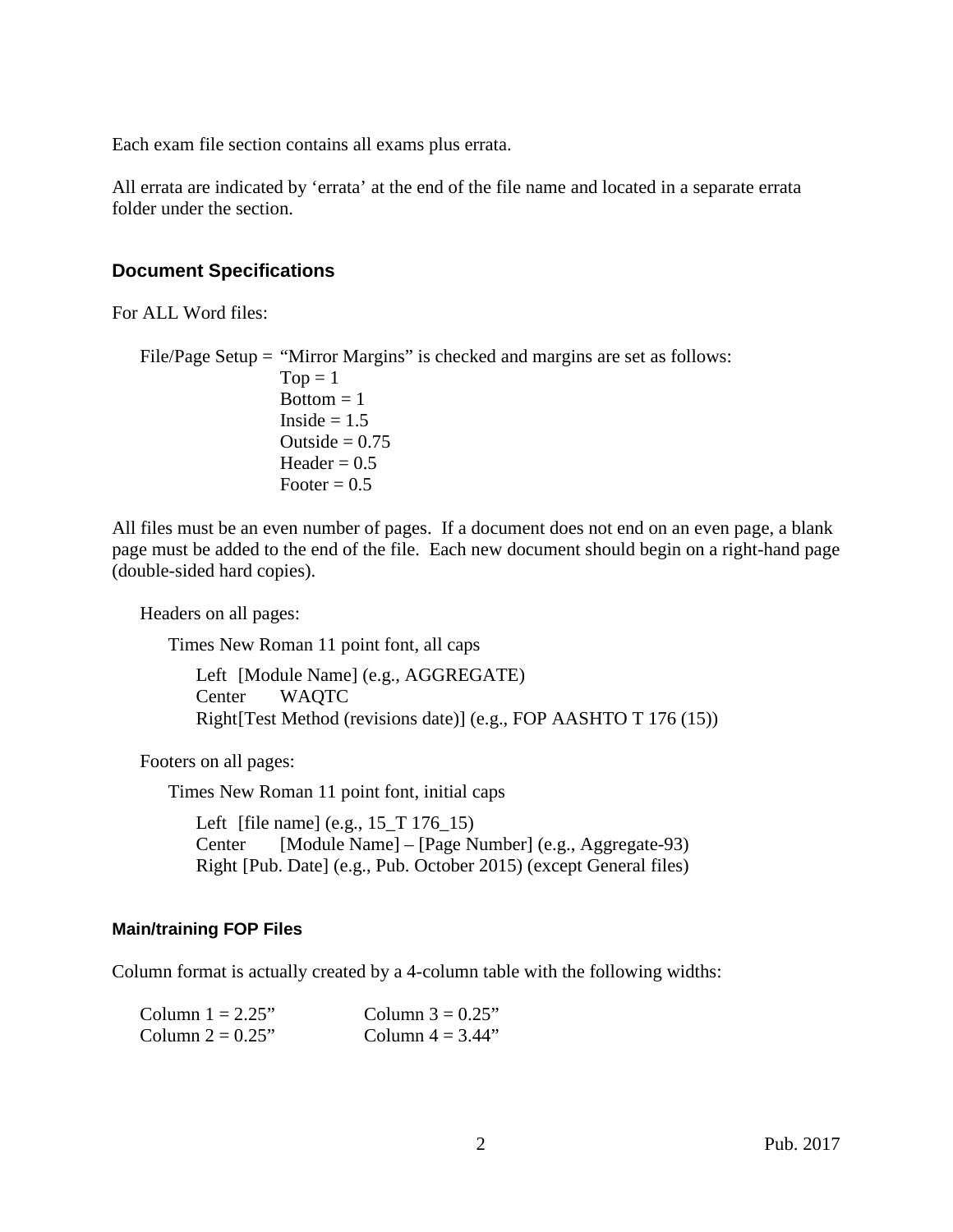There is a vertical line between columns 2 and 3 that is created by using **Format/Borders and Shading**, default line width. Column 2 contains PowerPoint slide reference numbers in Times New Roman 9 pt. font.

"Calculations" section is NOT in column format but expands to full page width. Column format resumes with "Report" section and continues to the end of the document.

Fonts:

FOP Titles = Arial/12 pt/Bold/All Caps/Left Aligned Section Titles =Arial/12 pt/Bold/Initial Caps/Left Aligned Main text = Times New Roman/12 pt Notes= Times New Roman/10 pt Note number= Times New Roman/10 pt/Bold/Ital

Bulleted, numbered, and lettered lists:

Format/Paragraph/Spacing After = 6 pt (NOT a full blank line between items)

#### <span id="page-6-0"></span>**Graphics**

As pages are revised the frame/lines around the pictures will be removed.

Text box drawn first; cursor positioned inside box Second text box for caption Caption font = Times New Roman/10 pt/Bold/Centered/Sentence capitalization

#### <span id="page-6-1"></span>**Review Question Files**

Title font = Arial/12 pt/Bold/Caps/Centered Main font  $=$  Times New Roman 12 pt

Two blank lines before first question Four blank lines between questions

#### <span id="page-6-2"></span>**Performance Exam Files**

Title font = Arial/12 pt/Bold/Caps/Centered FOP title font = Arial/12 pt/Bold/Caps/Left Aligned Main font  $=$  Times New Roman 12 pt

#### <span id="page-6-3"></span>**Short Forms (for Appendix A)**

These files are different from the main training FOP files; they do not contain the following:

The column (table) format (it expands to full page width) "Significance" section"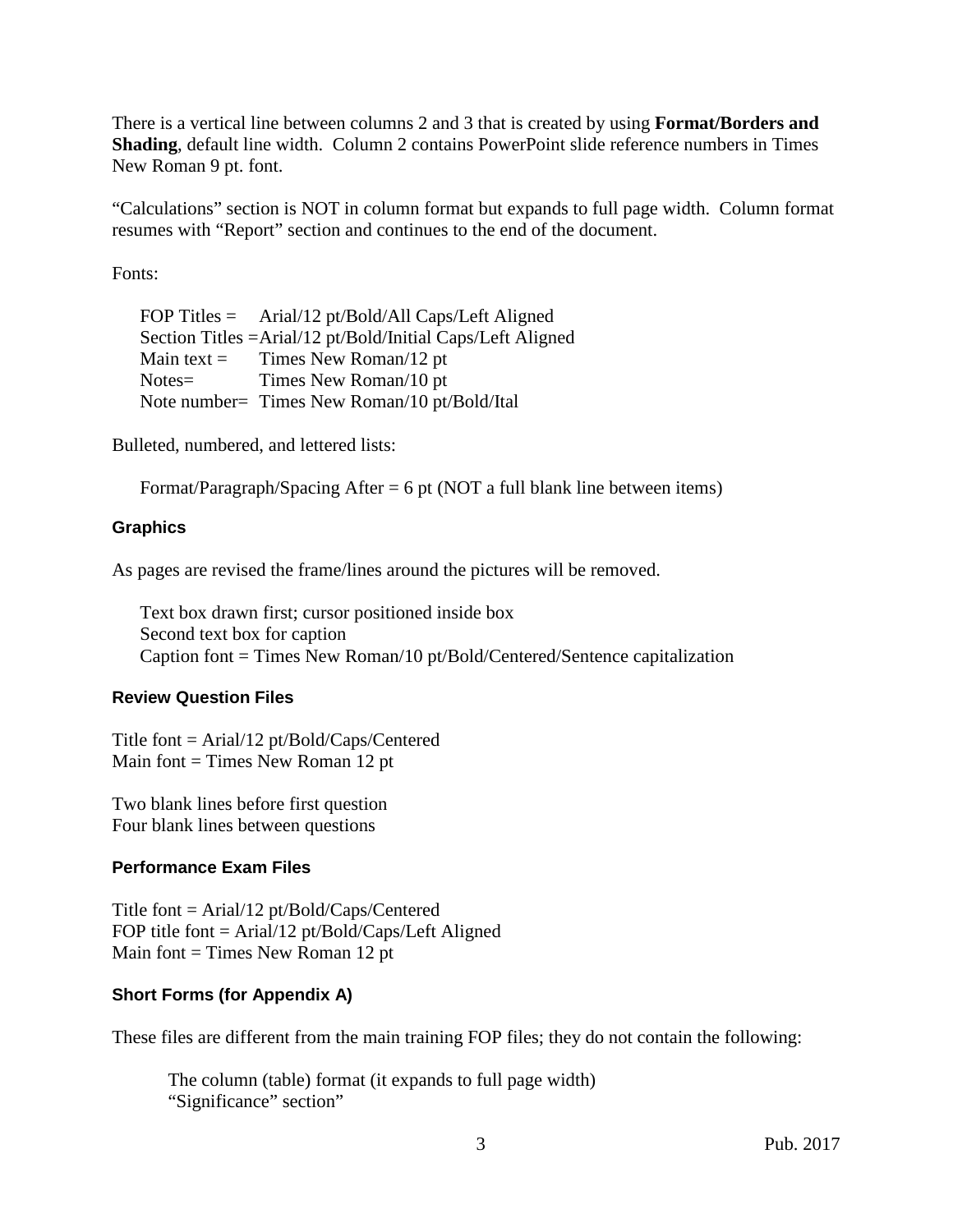"Tips" section All graphics All PowerPoint slide reference numbers

# <span id="page-7-0"></span>**POWERPOINT Files**

All PowerPoint files for each module are located under the subdirectory for that module. For example, the PowerPoint files for Concrete are located in 20 XX **Training Materials\PowerPoint\Concrete**. The video for the PowerPoint will be located in this same file.

## <span id="page-7-1"></span>**Power Point Guidelines**

The same template will be used for all slides (font, bullets, etc.). Each module will have a unique color scheme. Animation will only be included when it adds value to the training.

Titles= Tahoma/36 or 32 pt depending upon length of title/Centered Text = Tahoma/28 – 22 pt/Left Aligned/Vertically Centered Bullets= Square/80% of text Slide numbers= Tahoma/16pt/bottom centered

# <span id="page-7-2"></span>**Web Files**

Files and documents for posting on the WAQTC website are PDF versions of the approved Word documents.

# **Each 'Qualification Module' link from the 'Library' page includes:**

Full Participant Workbook = PDF of full manual for that module including cover page and appendix Test methods  $=$ PDF of Short Form with a 'Revision Mark' (vertical line on the left side of page). Performance Exam Checklist = PDF of the qualification modules performance exams

# **Other Test Methods (FOP library):**

PDF of FOP for test methods not included in a Qualification Module.

# **Style Guide and Templates:**

PDF of WAQTC Style Guide including cover Word (DOCX) templates for Field Operating Procedure (FOP) and FOP short form, Procedure Review, and Performance exam checklist PowerPoint (PPTX) templates for each of the qualification modules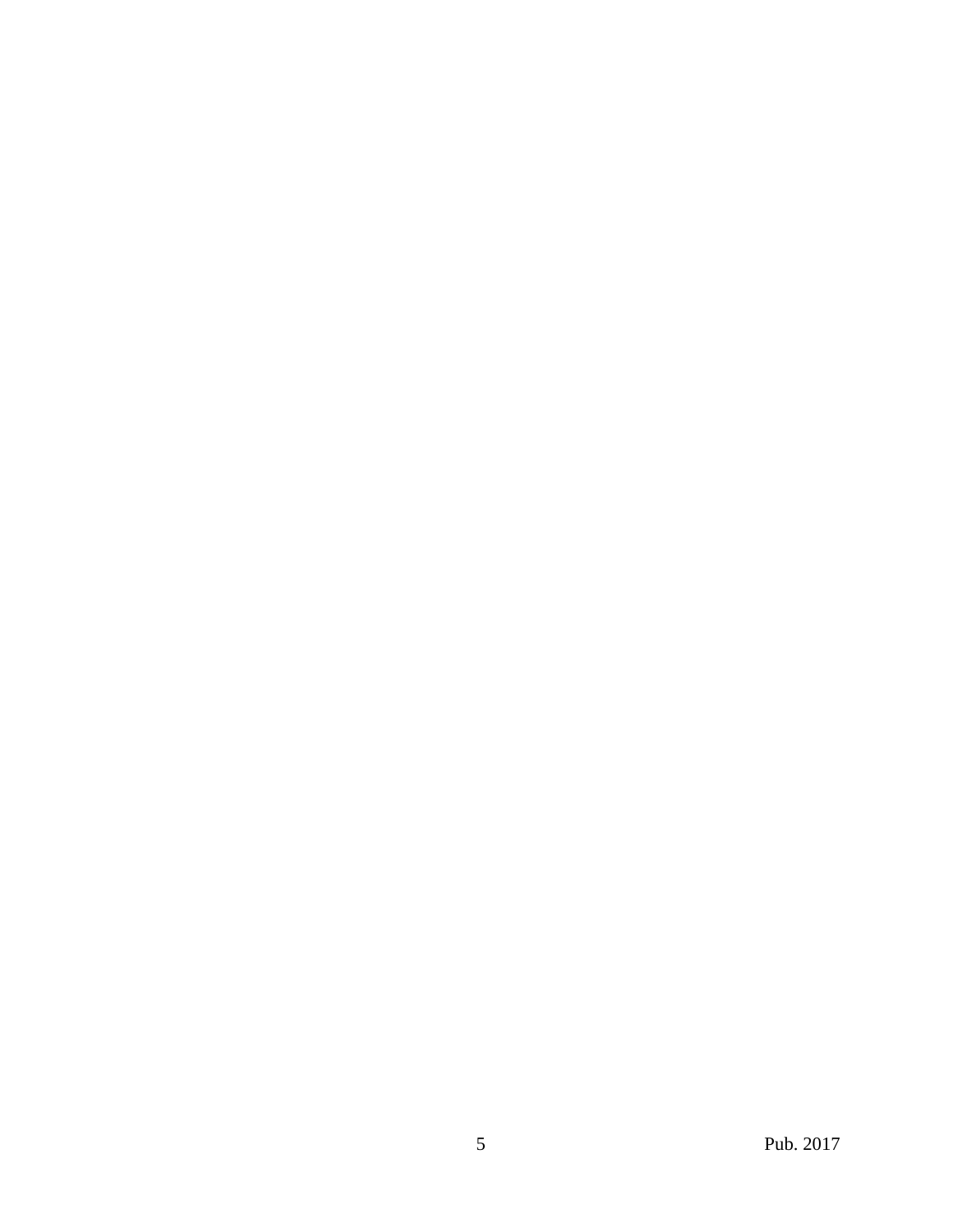## **PART 2: STYLE RULES FOR WAQTC MATERIALS**

#### <span id="page-9-1"></span><span id="page-9-0"></span>**General guidelines:**

- Insert text wrapping breaks when a reference breaks at the end of a line (line break between the 'T' and '2' for example)
- Notes are non-mandatory additional information.

#### <span id="page-9-2"></span>**FOP Format**

Other sections may be included when applicable (i.e. 'Method Selection,' 'Terminology,' etc.)

#### <span id="page-9-3"></span>**Significance**

Description of the Field Operating Procedure and possible uses

#### <span id="page-9-4"></span>**Scope**

This is a statement containing the AASHTO reference and any qualifiers. Example from the FOP for AASHTO T 2:

This procedure covers sampling of coarse, fine, or a combination of coarse and fine aggregates (CA and FA) in accordance with AASHTO T 2-91. Sampling from conveyor belts, transport units, roadways, and stockpiles is covered.

#### <span id="page-9-5"></span>**Apparatus**

Basic laboratory and disposable items will be listed in the FOP in detail. Major equipment specific to the test method may have a reference to the AASHTO procedure. This will be determined on a case-by-case basis.

#### <span id="page-9-6"></span>**Materials (non-mandatory)**

#### <span id="page-9-7"></span>**Sample Preparation (non-mandatory)**

#### <span id="page-9-8"></span>**Procedure**

<span id="page-9-9"></span>**Calculations (if applicable)**

<span id="page-9-10"></span>**Report**

<span id="page-9-11"></span>**Tips (in student only)**

#### <span id="page-9-12"></span>**Style Rules**

Reference Part 3, Style Rules for AASHTO Technical Publications of the Style Manual for AASHTO Publication for the following: